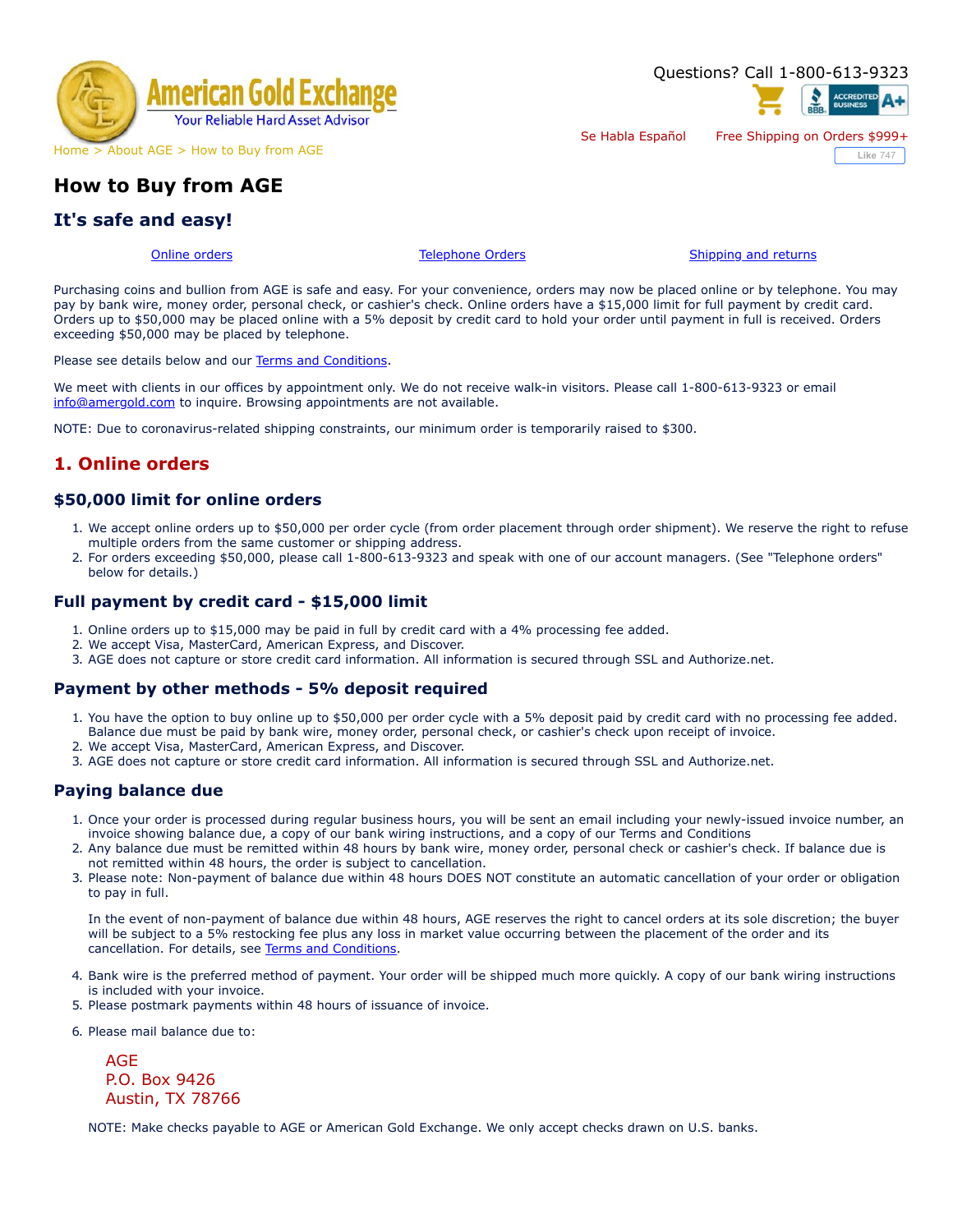# **2. Telephone orders**

### **Call AGE at 1-800-613-9323**

1. Our friendly, knowledgeable account managers are happy to talk to you at length about individual coins or the metals markets in general. Feel free to call with any questions, even the most basic ones.

#### **Confirming your purchase**

- 1. When you place an order by phone, we lock-in the trade at the agreed-upon price and issue to you an Invoice Number. At this point, both you and AGE are committed to the sale at the confirmed price.
- 2. We send an email including: your newly-issued Invoice Number; an invoice showing balance due, if any; a copy of our bank wiring instructions; and a copy of our Terms and Conditions.

#### **Payment methods**

- 1. Telephone orders may be paid by credit card, bank wire, money order, personal check, or cashier's check.
- 2. Credit card orders have a \$15,000 limit, and a 4% processing fee will be added.
- 3. We accept Visa, MasterCard, American Express, and Discover.

### **Paying balance due**

- 1. Once your order is processed, you will be sent an email including: a newly-issued Invoice Number; an invoice showing balance due, if any; a copy of our bank wiring instructions; and a copy of our Terms and Conditions.
- 2. Any balance due must be remitted within 48 hours by bank wire, money order, personal check, or cashier's check, or your order is subject to cancellation.
- 3. Non-payment of balance due within 48 hours does NOT constitute an automatic cancellation of your order or your obligation to pay in full. In the event of non-payment of balance due within 48 hours, AGE reserves the right to cancel orders at its sole discretion. The buyer will be subject to a 5% restocking fee plus any loss in market value occurring between the placement of the order and its cancellation. For details, see [Terms and Conditions.](https://www.amergold.com/about-age/terms-conditions.php)
- 4. Bank wire is the preferred method of payment. Your order will be shipped much more quickly. A copy of our bank wiring instructions is included with your invoice.
- 5. Please postmark payments within 48 hours of issuance of invoice.
- 6. Please mail balance due to:

AGE P.O. Box 9426 Austin, TX 78766

NOTE: Make checks payable to AGE or American Gold Exchange. We only accept checks drawn on U.S. banks.

## <span id="page-1-0"></span>**3. Shipping and returns**

#### **Once we receive payment in full**

- 1. Your payment of balance due is processed immediately upon receipt. We then ship your order according to the following schedule, in most cases:
	- Bank wire Ships in 2 to 3 business days
	- Money order Ships in 7 business days
	- Personal check Ships in 7 business days
	- Cashier's check Ships in 7 business days

#### **Why we age checks for 7 business days before shipping**

It is true that most checks will clear your bank account within 2 to 3 business days after we deposit them. You can tell by looking at your account whether a check has cleared. However, the banking system does not communicate this information to us. Only when a check fails to clear (whether because of insufficient funds, fraudulence, or some other reason) will the system notify us, and this takes a while. First your bank tells our bank, then our bank tells us, and the process takes up to 7 business days. This is also true for fraudulent cashier's checks and money orders, which are more common than you might think. Unfortunately, we have to build-in ample time to let this communication process play out before we can be reasonably certain that a check has cleared. We know this delay can be aggravating and we do apologize.

Fortunately, wire transfers are not subject to any of these downsides or delays. If you pay by wire, our preferred method, your order ships within 2 or 3 business days, in most cases, and often even sooner.

### **Shipping methods**

- 1. We ship via FedEx or USPS. The default carrier is FedEx unless your delivery address is a PO Box. Our long experience has proven to us that these are the most secure and economical ways to ship coins and bullion.
	- **USPS Registered Mail**  Orders of \$5,000 or more, insured for full amount. Typical delivery time is 5-7 business days.
	- **USPS Priority Mail**  Orders under \$5,000 only, insured for full amount. Typical delivery time is 3 business days.
	- **FedEx Express Saver**  Orders of any size, insured for full amount. Typical delivery time is 3 business days. **No delivery to PO Boxes.**